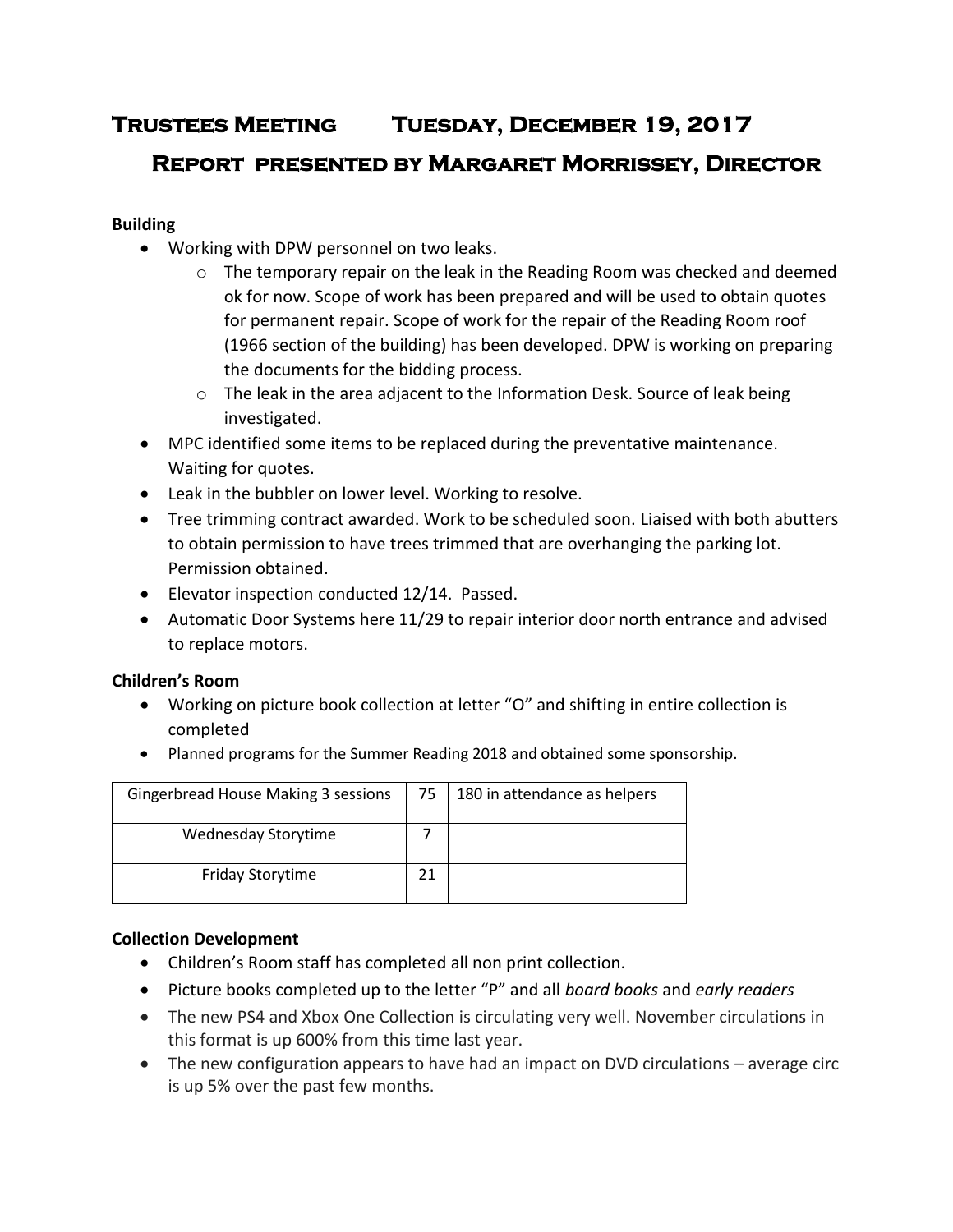## **Food for Fines**

 Patrons appreciate the opportunity to "pay" their fines by donating to our annual *Food For Fines* drive. Catholic Charities is the beneficiary this year and we alternate with The Food Pantry. Many boxes of canned food were collected for distribution.

## **Friends of JEL**

- The annual holiday book sale is underway! Lots of great bargains! This is one of a few limited opportunities that the Friends organization has for fundraising in support of programs.
- FOJEL has generously funded the *Gingerbread House Making* workshops. Children's Room staff made four houses that will be door prizes at the Doolin Lads program 12/21, sponsored by LCC Grant.

## **Grants/Donations**

 Applied for a grant to install additional security cameras to provide wider coverage of the building, to MIIA.

## **Holiday Decorating**

- Staff has been very creative this year and the library is very festive. A Victorian dress and hat was designed and made from 2 damaged discarded books by the circulation staff. Folks have come in to see the dress as a result of comments on Facebook and photos posted there.
- Southbridge Garden Club has made the wreaths that hang on the entrance doors. One was provided complimentary and the other sponsored by the Friends of JEL.

#### **Long Range Plan**

• Staff is reviewing the plan and preparing an implementation strategy.

#### **Media**

- Receiving good responses to our frequent Facebook postings.
- *Southbridge Evening News* reporter Sarah Champagne has covered many of our events.
- *SCTV* has processed and uploaded some new programs recorded by library staff on You Tube.

#### **Meetings/Outreach**

 Attended the Central MA Library Advocates group at Charlton Public Library. Speaker was Mary Rose Quinn from the MBLC.

#### **Proctoring**

 Adult Services Librarian proctored an exam for a University of North Dakota distance student on Monday, 12/4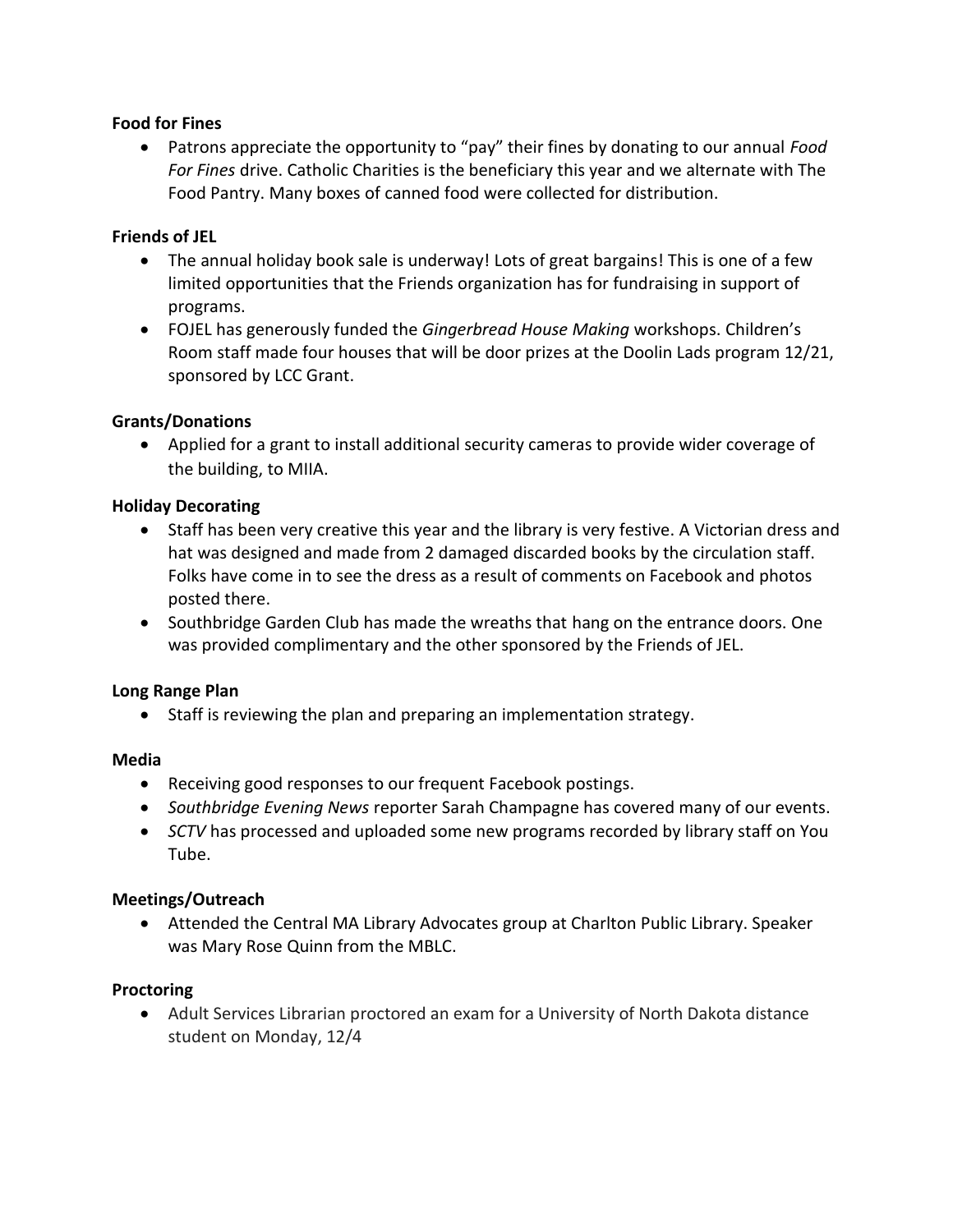## **Programs**

- The ever popular Gingerbread House Show is on display in the main hall. The kids demonstrated their individuality and design sense in their use of the materials. Thanks to the Friends of JEL for sponsoring this annual event.
- Book club met 12/4. No meeting in January.
- The *Tuesday Knitting* group presented the hats, gloves, scarves that they made to New Hope 12/12. Malerie provided an overview of the program and the work that the organization does in our community. Some other folks also contributed some handknits to the drive.
- QCC Creative Writing students of Dr. MaryKate McMaster presented their work in the Reading Room on 12/11. The college taped the presentation for use in a pilot program. This is the third year we have hosted this event.

# **Safety and Security**

- Awaiting response from MIIA on the grant application submitted to extend the camera coverage in the building.
- Police walk-through 11/30.

## **School Department**

• Issued 50 new cards to middle and high school students, thanks to efforts of Mel Blake, MHS Librarian.

#### **State Aid**

 Notification was received from the MA Board of Library Commissioners that the library is certified for State Aid in FY18. Payment 1 will be in the amount of \$14,491.59. The certificate is displayed at the Information Desk.

#### **Tax Abatement Personnel**

- The library has had 5 personnel through this program in 2017 and we look forward to participating again in the new year.
- A request from parents of students in the *Puente*/Dual Language program to provide Spanish Language classes has been referred to the departments that are responsible for the Tax Abatement program.

#### **Tax Forms**

 An order for tax forms and booklets has been placed under the TFOP. The program will follow the same format as last year - forms and booklets for 1040, 1040A, and 1040EZ will be provided. For any schedules or supplemental forms, the IRS instructs us to direct patrons to the IRS.gov website to print them out.

#### **Technology**

 AWE *AfterSchool Edge* for elementary school students is on order. The library was able to avail of an attractive sale price. This machine will compliment the AWE Early Literacy computer.